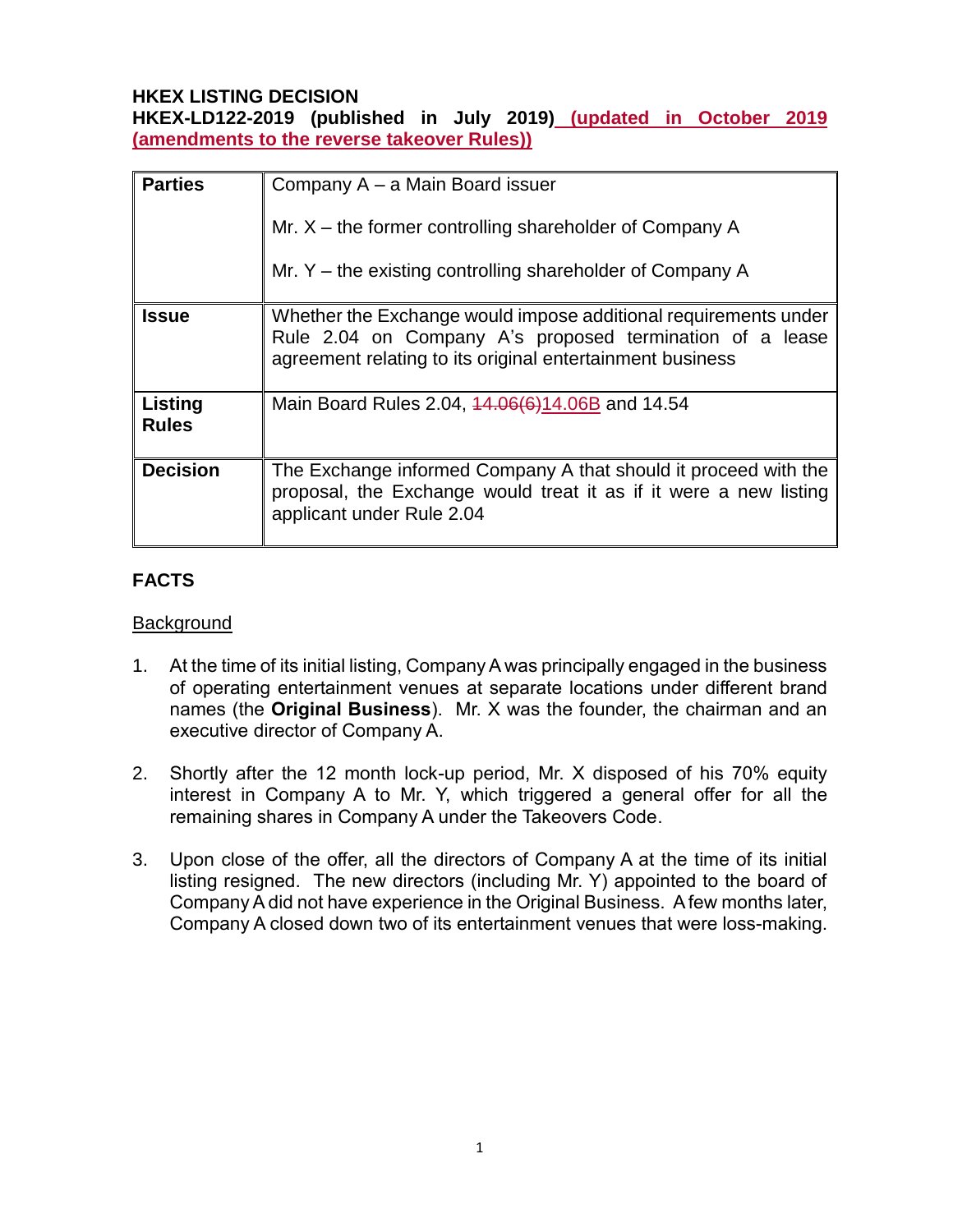## The Acquisition

- 4. About two years after the offer, Company A acquired from Mr. Y a target company (the **Acquisition**) engaged in property management business (the **New Business**). The Acquisition was a major and connected transaction. Property management would become one of the principal activities of Company A upon completion of the Acquisition.
- 5. Company A stated that the Acquisition would enable it to diversify its income stream and it had no intention to dispose of or terminate the Original Business.

## The Proposal

- 6. A few months after the completion of the Acquisition, Company A proposed to terminate the lease agreement for one of its two remaining entertainment venues (the **Proposal**). That entertainment venue contributed a material part of Company A's revenue from the Original Business but it was operated at a loss in the latest financial year.
- 7. Company A submitted that a new tenant had leased a venue in the same building to operate an entertainment business in competition with that of Company A. The Proposal was initiated by the landlord who offered Company A a rent-free period before the termination date in exchange for an early termination.

## **APPLICABLE LISTING RULES AND GUIDANCE MATERIALS**

8. Rule 2.04 states that -

*"… the Exchange Listing Rules are not exhaustive and that the Exchange may impose additional requirements or make listing subject to special conditions whenever it considers it appropriate…".*

9. Rule 14.06(6) defines a "reverse takeover" *as "an acquisition or a series of acquisitions of assets by a listed issuer which, in the opinion of the Exchange, constitutes, or is part of a transaction or arrangement or series of transactions or arrangements which constitute, an attempt to achieve a listing of the assets to be acquired and a means to circumvent the requirements for new applicants set out in Chapter 8 of the Exchange Listing Rules."* This is a principle based test.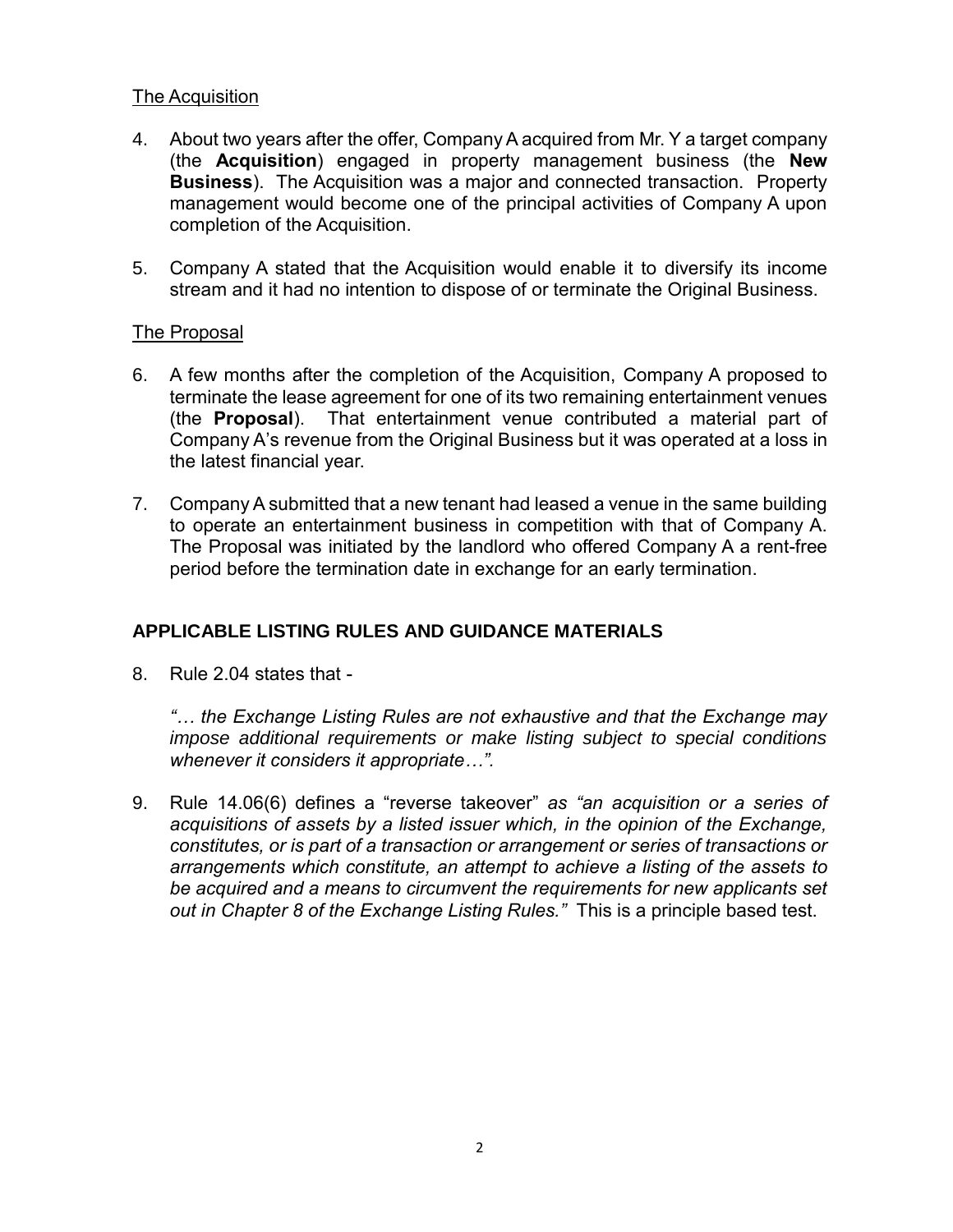10. Rule 14.54 states that -

"*The Exchange will treat a listed issuer proposing a reverse takeover as if it were a new listing applicant. The enlarged group or the assets to be acquired must be able to meet the requirements of rule 8.05 and the enlarged group must be able*  to meet all the other basic conditions set out in Chapter 8 of the Exchange Listing *Rules…".*

(Rule 14.06(6) (now Rule 14.06B) and Rule 14.54 were amended on 1 October 2019. See Note 1 below.)

11. The Exchange Guidance Letter (GL68-13A) provides guidance on the suitability for listing of new applicants to help prevent shell creation through IPO. The Guidance Letter states that:

"…

- *1.1 The Exchange notes that there have been a number of listed issuers where their controlling shareholders either changed or have gradually sold down their interests shortly after the regulatory lock-up period following listing. One explanation for this phenomenon is the perceived premium attached to the listing status of such issuers rather than the development of the underlying business or assets.*
- *1.2 The Exchange believes that such companies (often referred to as "shell companies") will invite speculative trading activities when identified by potential buyers. This can lead to opportunities for market manipulation, insider trading and unnecessary volatility in the market post-listing, none of which is in the interest of the investing public. Furthermore, activities by such companies may be structured so that they are not subject to regulatory scrutiny under [Rules](https://en-rules.hkex.com.hk/node/2664) 14.06B to 14.06E, our Guidance Letters HKEX-GL78- 14104-19 on reverse takeovers, and HKEX-GL105-1984-15 on cash companieslarge scale issuers of securities.*

…

*4.4 Once listed, an issuer must ensure that it and its business continues to be suitable for listing. Failing to meet this requirement may lead to the Exchange canceling the issuer's listing under Main Board Rule 6.01(4) … The Exchange closely monitors the developments of listed issuers. It may have a concern about the suitability of an issuer or its business for continued listing if, for example, the issuer's activities are found to deviate significantly from its original business model or strategy or the commercial rationale for its listing set out in its listing application."*

(Guidance Letter GL68-13A was updated to make reference to the reverse takeover Rules (as amended) and the new guidance letters on reverse takeovers and large scale issues of securities, which became effective on 1 October 2019. See Note 1 below.)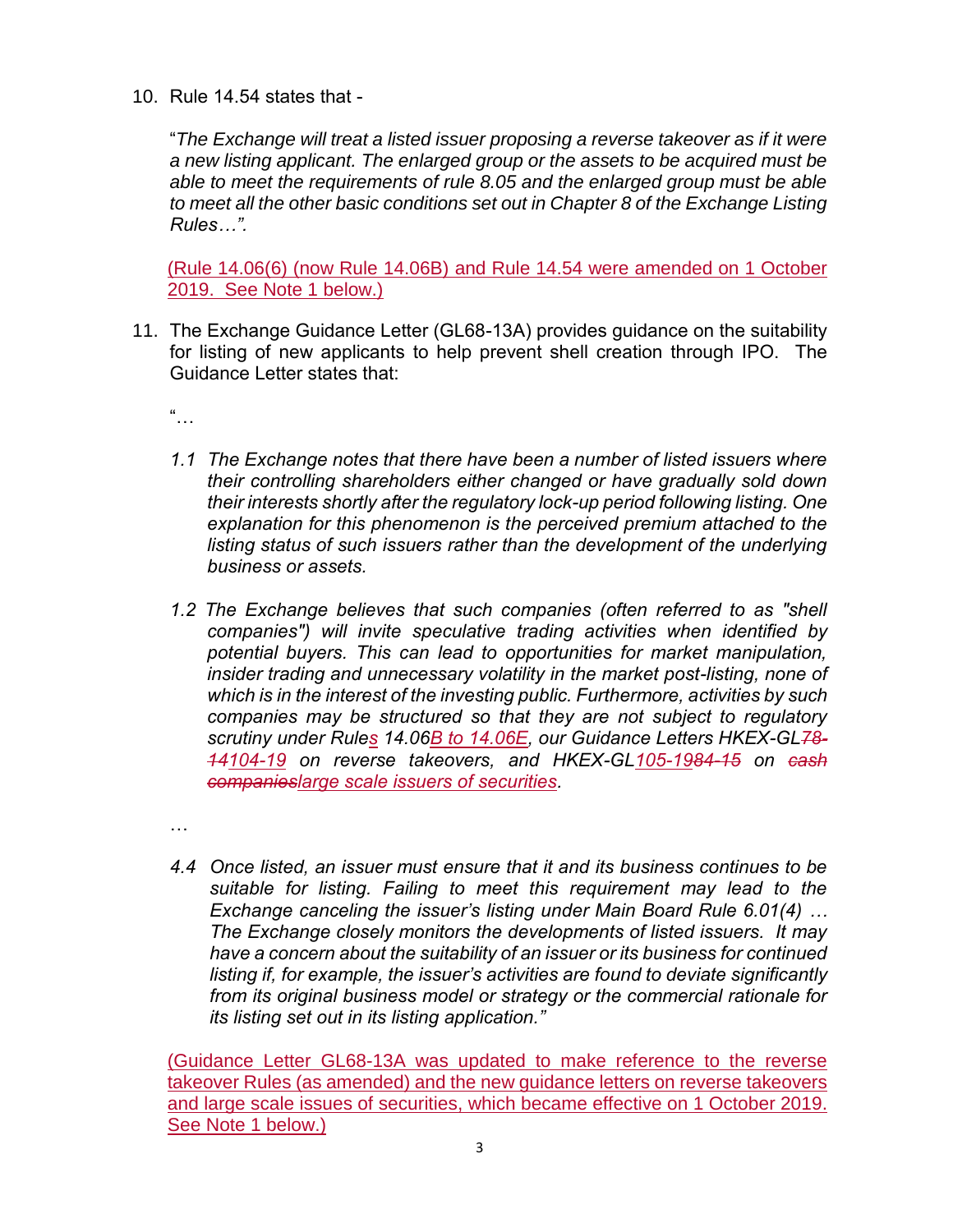- 12. The Exchange Guidance Letter (GL96-18) on a listed issuer's suitability for continued listing cited examples of circumstances where the Exchange may raise concerns about the suitability for continued listing of a listed issuer or its business:
	- *"…*
	- *9. In Guidance Letter GL68-13A, the Exchange noted a number of newly listed issuers whose controlling shareholders either changed or gradually sold down their interests shortly after the regulatory lock-up period following listing. It questioned whether these issuers' listing applications were driven by the perceived premium attached to the listing status rather than the development of their underlying business or assets. These issuers, when identified by potential buyers, would invite speculative trading and create opportunities for market misconduct (e.g. market manipulation or insider trading) and unnecessary volatility in the market post listing…"*

## **ANALYSIS**

- 13. The Exchange considered that the Proposal, together with the Acquisition, would be an attempt to circumvent the new listing requirements having regard to the following:
	- (a) The Exchange was concerned that Company A was engaging in shell activities as indicated by a change in control shortly after the lock-up period. The subsequent events, including the change in its board of directors, the injection of the New Business into Company A and the series of actions to scale down the Original Business, suggested that Mr. Y acquired Company A for its listing status rather than the developments of its underlying business.
	- (b) The Proposal would lead to the termination of a material part of the Original Business and the New Business would become the major operation of Company A. The Proposal, which was made shortly after the Acquisition, would be a means to "cleanse" the listed shell. It formed part of a series of arrangements to achieve a listing of the New Business that would not have otherwise met the new listing requirements.
- 14. Company A submitted that the Proposal was initiated by the landlord and was carried out for commercial reasons. However, the Exchange did not consider this sufficient to address the concerns.

#### **CONCLUSION**

15. The Exchange considered it appropriate, and informed Company A of its intention, to exercise its right to impose additional conditions on the Proposal under Rule 2.04, by treating Company A as if it were a new listing applicant and requiring it to comply with the requirements for a RTO.